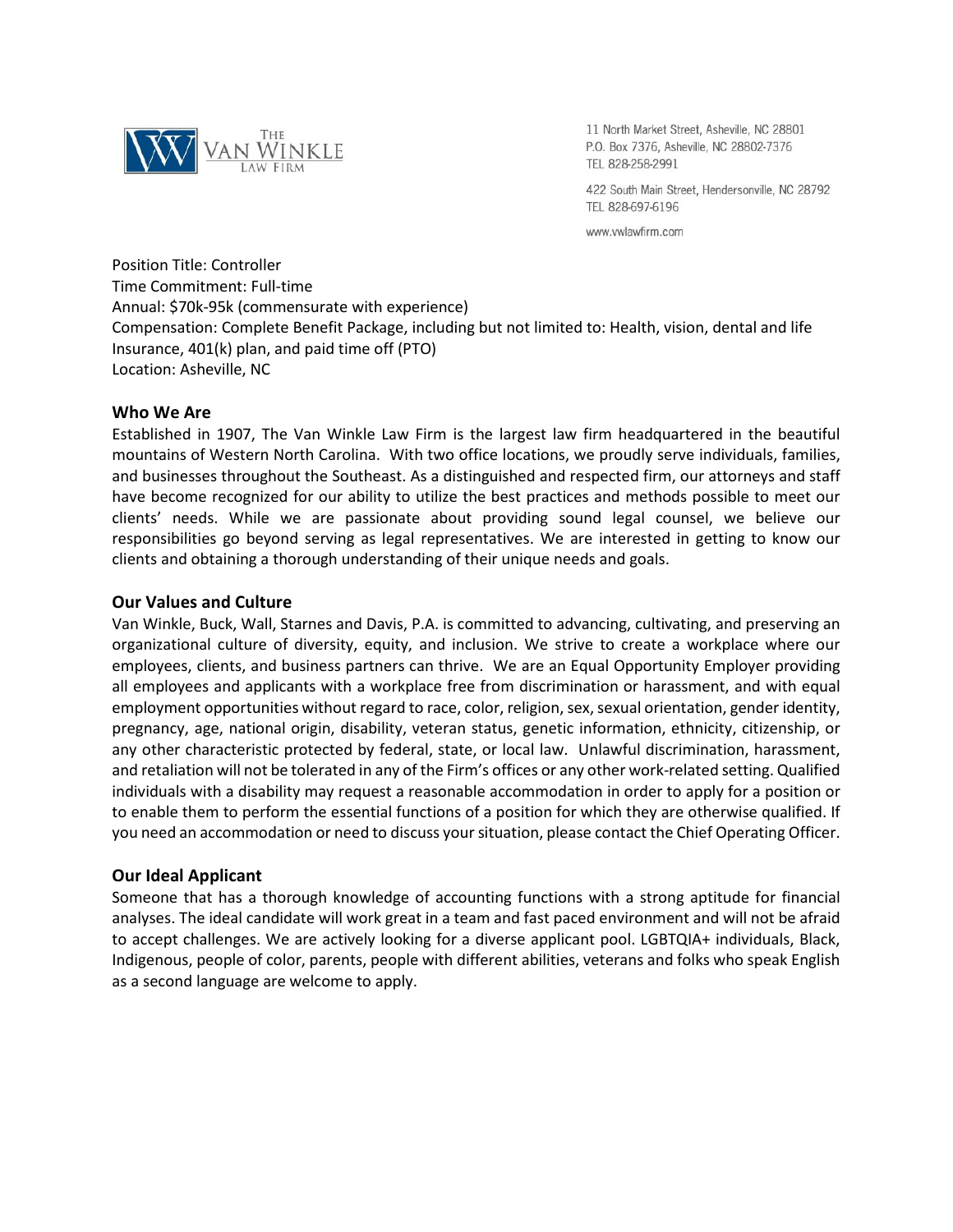# **Primary Function**

Responsible for financial management of two organizations and one subsidiary: The Van Winkle Law Firm PA, with three office locations (Asheville, Hendersonville, and Raleigh, NC), 11 North Market LLC, and VW Business Services. Role includes preparation of financial analysis, budget, and reports. Performance of a variety of administrative, accounting, and bookkeeping duties in order to maintain accurate financial and billing records and reports. Observes confidentially of client and Firm matters. Supervises the accounting department staff. Exercises discretion and independent judgment while working under general supervision.

# **Responsibilities**

The following is intended to describe the general content of and requirements for the performance of this job. It is not to be construed as an exhaustive statement of essential functions, responsibilities, or requirements.

- Oversee and direct all general accounting functions, including chart of accounts and general ledger, procedural aspects of the billing process, cash receipts and accounts receivable, accounts payable, fixed assets, petty cash, bank reconciliation and client trust funds.
- Maintain established internal controls to safeguard assets, to ensure proper accounting of transactions and to promote operational efficiency within the accounting department and throughout the Firm.
- Monthly & Annual financial reports preparation and analysis in a timely and accurate basis.
- Key person on accounting software upgrade project.
- Key person responsible for financial management and analysis.
- Provide reporting to the Shareholders and Board of Directors as required.
- Audit management.
- Responsible for VW Business Services operations.
- Monitor cash flow and perform cash management, maintaining adequate compensating balances.
- Supervise payroll and payroll withholding functions and coordinates employee payroll matters with the COO.
- Serve as backup for other accounting staff.
- Serve as backup for benefits administration.
- Ensure the maintenance of accounting record retention for files as required.
- Ensure all local, state, and federal tax reports are filed in timely manner (including coordinating efforts with CPA Firm).
- Participate in an annual benefit review.
- Work occasionally requires more than 40 hours per week to perform the essential duties of the position.

# **Requirements**

 Knowledge of accounting principles in order to assume responsibility for the accounting department at a level normally acquired through the completion of a bachelor's degree in accounting, finance or equivalent. Approximately five to eight years of progressively responsibly related work experience. Ability to demonstrate impeccable integrity in personal and fiduciary matters. Interpersonal skills necessary in order to communicate with a diverse group of attorneys and staff, and provide information with courtesy and tact.